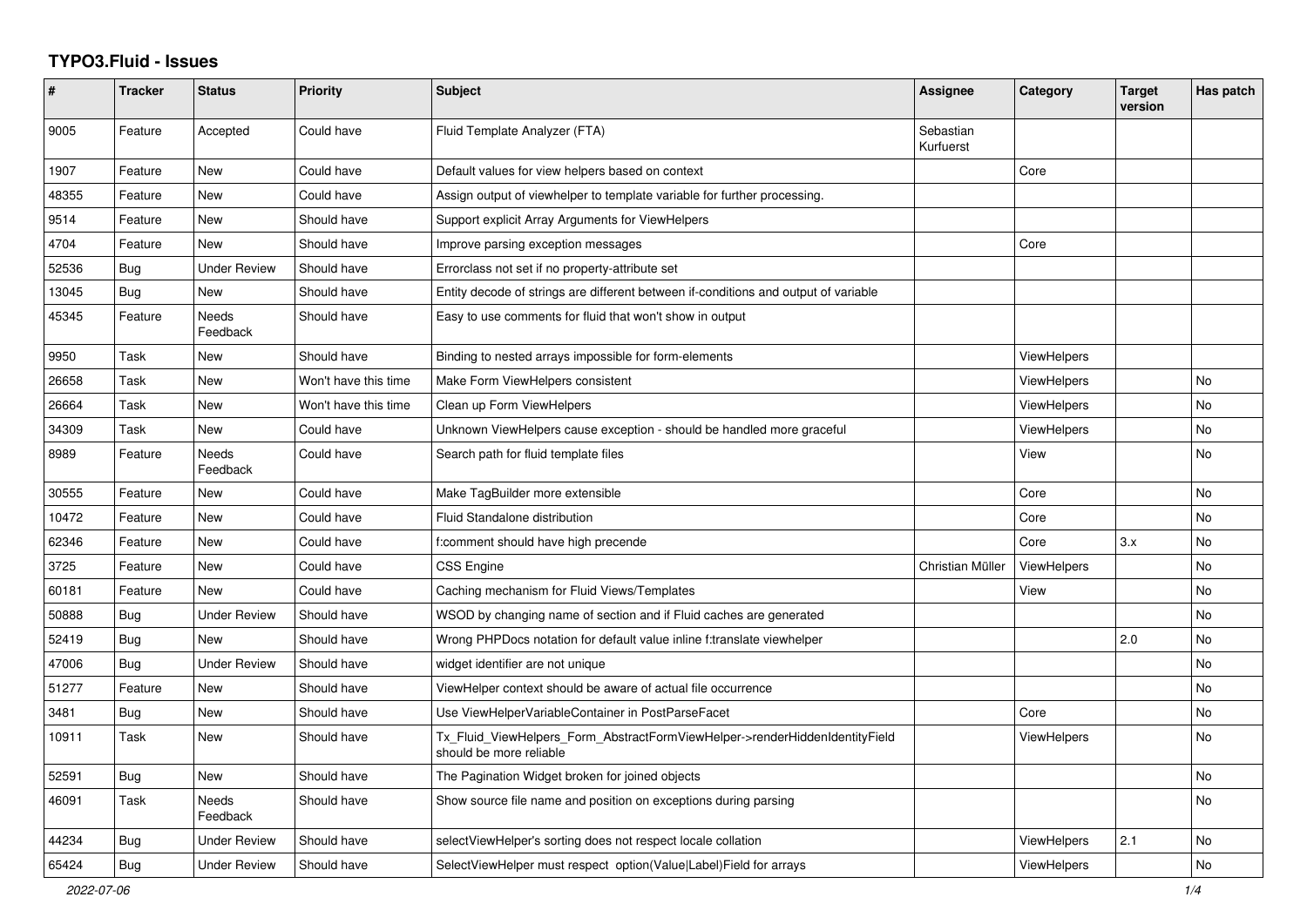| #     | <b>Tracker</b> | <b>Status</b>       | <b>Priority</b> | Subject                                                                                       | <b>Assignee</b>             | Category           | <b>Target</b><br>version | Has patch |
|-------|----------------|---------------------|-----------------|-----------------------------------------------------------------------------------------------|-----------------------------|--------------------|--------------------------|-----------|
| 49756 | Feature        | <b>Under Review</b> | Should have     | Select values by array key in checkbox viewhelper                                             |                             |                    |                          | No        |
| 39990 | Bug            | New                 | Should have     | Same form twice in one template: hidden fields for empty values are only rendered<br>once     |                             | Core               |                          | No        |
| 33215 | Feature        | New                 | Should have     | RFC: Dynamic values in ObjectAccess paths                                                     |                             |                    |                          | No        |
| 54195 | Task           | New                 | Should have     | Rename and move FormViewHelper's errorClass value, currently 'f3-form-error'                  | Adrian Föder                | ViewHelpers        |                          | No        |
| 43072 | Task           | New                 | Should have     | Remove TOKENS for adding templates fallback in Backporter                                     |                             | View               |                          | No        |
| 43071 | Task           | New                 | Should have     | Remove TOKENS for adding fallback teplates in B                                               |                             |                    |                          | No        |
| 42743 | Task           | New                 | Should have     | Remove inline style for hidden form fields                                                    |                             |                    |                          | No        |
| 39936 | Feature        | New                 | Should have     | registerTagAttribute should handle default values                                             |                             | ViewHelpers        |                          | No        |
| 34682 | Bug            | Under Review        | Should have     | Radio Button missing checked on validation error                                              |                             | ViewHelpers        |                          | No        |
| 36655 | Bug            | New                 | Should have     | <b>Pagination Links</b>                                                                       |                             | Widgets            |                          | No        |
| 53806 | Bug            | <b>Under Review</b> | Should have     | Paginate widget maximumNumberOfLinks rendering wrong number of links                          | <b>Bastian</b><br>Waidelich | Widgets            |                          | No        |
| 60271 | Feature        | <b>New</b>          | Should have     | Paginate viewhelper, should also support arrays                                               |                             |                    |                          | No        |
| 5933  | Feature        | Accepted            | Should have     | Optional section rendering                                                                    | Sebastian<br>Kurfuerst      | ViewHelpers        |                          | No        |
| 42397 | Feature        | New                 | Should have     | Missing viewhelper for general links                                                          |                             |                    |                          | No        |
| 40998 | Bug            | Under Review        | Should have     | Missing parent request namespaces in form field name prefix                                   | Sebastian<br>Kurfuerst      | <b>ViewHelpers</b> | 1.1.1                    | No        |
| 28549 | <b>Bug</b>     | New                 | Should have     | make widgets cacheable, i.e. not implement childnodeaccess interface                          |                             |                    |                          | No        |
| 33394 | Feature        | Needs<br>Feedback   | Should have     | Logical expression parser for BooleanNode                                                     | <b>Tobias Liebig</b>        | Core               |                          | No        |
| 8491  | Task           | Needs<br>Feedback   | Should have     | link.action and uri.action differ in absolute argument                                        | Karsten<br>Dambekalns       | ViewHelpers        |                          | No        |
| 37095 | Feature        | New                 | Should have     | It should be possible to set a different template on a Fluid TemplateView inside an<br>action | Christopher<br>Hlubek       |                    |                          | No        |
| 55008 | Bug            | <b>Under Review</b> | Should have     | Interceptors should be used in Partials                                                       | Christian Müller            |                    |                          | No        |
| 56237 | Task           | New                 | Should have     | in-line (Condition) View Helpers should not evaluate on parsing                               |                             |                    |                          | No        |
| 28553 | Bug            | New                 | Should have     | improve XHProf test setup                                                                     |                             |                    |                          | No        |
| 45394 | Task           | New                 | Should have     | Forwardport Unit test for standalone view                                                     |                             | View               |                          | No        |
| 47669 | Task           | New                 | Should have     | FormViewHelper does not define the default request method                                     |                             |                    |                          | No        |
| 58983 | Bug            | New                 | Should have     | format.date does not respect linebreaks and throws exception                                  |                             |                    |                          | No        |
| 8648  | Bug            | New                 | Should have     | format.crop ViewHelper should support all features of the crop stdWrap function               |                             | ViewHelpers        |                          | No        |
| 37619 | Bug            | New                 | Should have     | Fatal Error when using variable in name attribute of Section ViewHelper                       |                             | ViewHelpers        |                          | No        |
| 31955 | Feature        | New                 | Should have     | f:uri.widget                                                                                  |                             | Widgets            |                          | No        |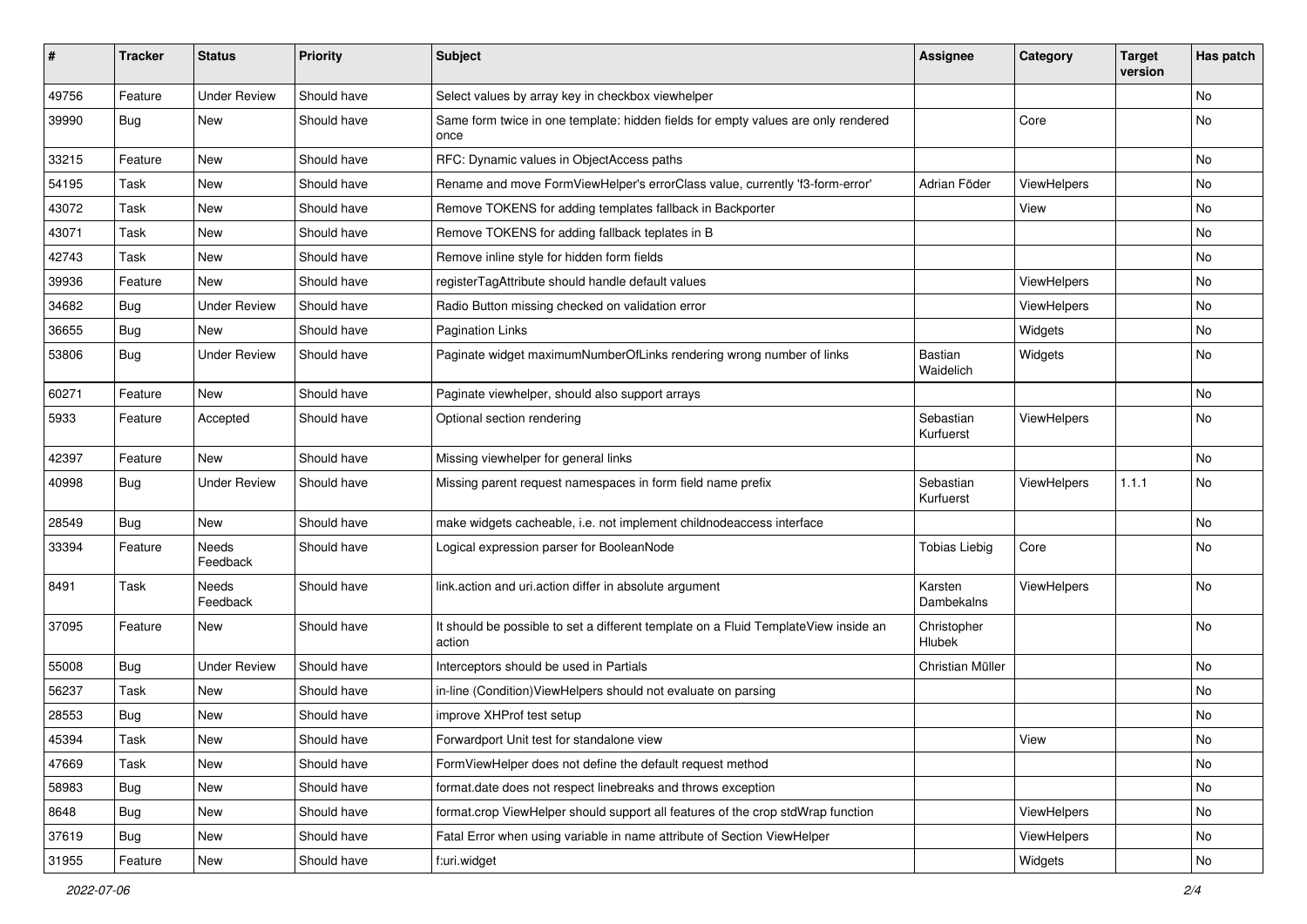| #     | <b>Tracker</b> | <b>Status</b>            | <b>Priority</b> | <b>Subject</b>                                                                                              | Assignee                    | Category           | <b>Target</b><br>version | Has patch |
|-------|----------------|--------------------------|-----------------|-------------------------------------------------------------------------------------------------------------|-----------------------------|--------------------|--------------------------|-----------|
| 58921 | <b>Bug</b>     | <b>New</b>               | Should have     | f:form.* VHs crash if NOT inside f:form but followed by f:form                                              |                             |                    |                          | <b>No</b> |
| 49600 | Bug            | <b>New</b>               | Should have     | f:form tag shown as a HTML on frontend                                                                      |                             | <b>ViewHelpers</b> |                          | No        |
| 45153 | Feature        | <b>New</b>               | Should have     | f:be.menus.actionMenuItem - Detection of the current select option is insufficient                          |                             |                    |                          | No        |
| 46289 | Bug            | <b>Needs</b><br>Feedback | Should have     | Enable Escaping Interceptor in XML request format                                                           |                             | View               | 2.0.1                    | No        |
| 54284 | Bug            | <b>New</b>               | Should have     | Default Option for Switch/Case VH                                                                           |                             | <b>ViewHelpers</b> |                          | No        |
| 52640 | Feature        | <b>Under Review</b>      | Should have     | Create an UnlessViewHelper as opposite to the IfViewHelper                                                  | Marc Neuhaus                |                    |                          | No        |
| 36662 | Bug            | <b>Needs</b><br>Feedback | Should have     | Checked state isn't always correct when property is collection                                              | Kevin Ulrich<br>Moschallski | ViewHelpers        | 1.1.1                    | No        |
| 38130 | Feature        | New                      | Should have     | Checkboxes and multiple select fields should have an assignable default value                               |                             |                    |                          | No        |
| 3291  | Feature        | <b>Needs</b><br>Feedback | Should have     | Cacheable viewhelpers                                                                                       |                             |                    |                          | <b>No</b> |
| 46545 | Feature        | <b>New</b>               | Should have     | Better support for arrays in options of SelectViewHelper                                                    |                             |                    |                          | No        |
| 12863 | Bug            | <b>New</b>               | Should have     | Attributes of a viewhelper can't contain a '-'                                                              | Sebastian<br>Kurfuerst      | Core               |                          | <b>No</b> |
| 36410 | Feature        | New                      | Should have     | Allow templates to send arguments back to layout                                                            |                             | ViewHelpers        |                          | No        |
| 43346 | Feature        | <b>Under Review</b>      | Should have     | Allow property mapping configuration via template                                                           | Karsten<br>Dambekalns       | ViewHelpers        | 2.1                      | No        |
| 40081 | Feature        | <b>New</b>               | Should have     | Allow assigned variables as keys in arrays                                                                  |                             |                    |                          | No        |
| 60003 | Feature        | <b>New</b>               | Should have     | Add required-Attribute to f:form.password                                                                   |                             | ViewHelpers        |                          | No        |
| 46257 | Feature        | <b>Under Review</b>      | Should have     | Add escape sequence support for Fluid                                                                       |                             | Core               |                          | No        |
| 28552 | Bug            | New                      | Should have     | (v5) write ViewHelper test for compiled run; adjust functional test to do two passes<br>(uncached & cached) |                             |                    |                          | No        |
| 28550 | Bug            | New                      | Should have     | (v4) make widgets cacheable, i.e. not implement childnodeaccess interface                                   |                             |                    |                          | No        |
| 28554 | Bug            | <b>New</b>               | Should have     | (v4) implement feature flag to disable caching                                                              |                             |                    |                          | No        |
| 28551 | <b>Bug</b>     | Accepted                 | Should have     | (v4) backport VHTest                                                                                        | Sebastian<br>Kurfuerst      |                    |                          | No        |
| 33551 | Bug            | New                      | Must have       | View helper values break out of a partial scope                                                             | Sebastian<br>Kurfuerst      | Core               |                          | No        |
| 38369 | Bug            | New                      | Must have       | Resource ViewHelpers should not fall back to request package                                                |                             | View               |                          | No        |
| 45384 | Bug            | New                      | Must have       | Persisted entity object in widget-configuration cannot be deserialized (after reload)                       |                             | Widgets            | 2.0.1                    | No        |
| 40064 | <b>Bug</b>     | <b>New</b>               | Must have       | Multiselect is not getting persisted                                                                        |                             | ViewHelpers        |                          | No        |
| 33628 | <b>Bug</b>     | Needs<br>Feedback        | Must have       | Multicheckboxes (multiselect) for Collections don't work                                                    | Christian Müller            | ViewHelpers        |                          | No        |
| 27607 | Bug            | New                      | Must have       | Make Fluid comparisons work when first element is STRING, second is NULL.                                   |                             | Core               |                          | No        |